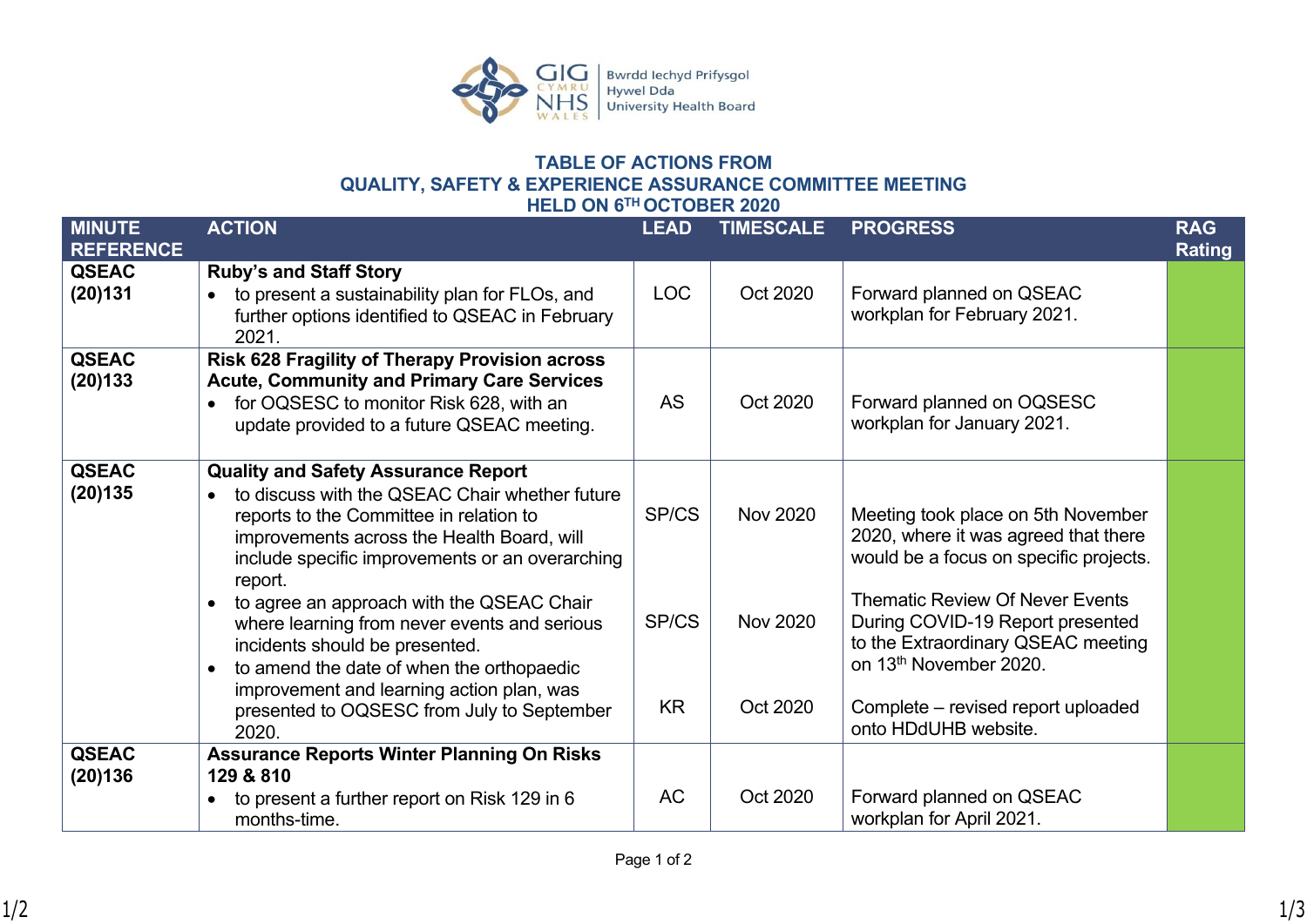| <b>MINUTE</b><br><b>REFERENCE</b> | <b>ACTION</b>                                                                                                                                                                                                                                                                                       | <b>LEAD</b> | TIMESCALE | <b>PROGRESS</b>                                                                                                        | <b>RAG</b><br><b>Rating</b> |
|-----------------------------------|-----------------------------------------------------------------------------------------------------------------------------------------------------------------------------------------------------------------------------------------------------------------------------------------------------|-------------|-----------|------------------------------------------------------------------------------------------------------------------------|-----------------------------|
|                                   | to update the Board that QSEAC have accepted<br>$\bullet$<br>that Risk 129 is above tolerance and that a<br>further review will be undertaken in 6 months-<br>time.                                                                                                                                 | <b>KR</b>   | Nov 2020  | Complete -included within the<br><b>QSEAC update and Corporate Risk</b><br>Register Reports to November 2020<br>Board. |                             |
|                                   | to present the Health Board Winter Plan<br>$\bullet$<br>2020/21 (including DTOC) and Incorporating<br>Risk 810, to QSEAC in December 2020.                                                                                                                                                          | AC/KJ       | Nov 2020  | Agenda item for QSEAC 1st<br>December 2020.                                                                            |                             |
| <b>QSEAC</b><br>(20)138           | <b>Mortality Review of the Impact on Patients</b><br><b>Waiting for a Procedure During the COVID-19</b><br><b>Pandemic</b><br>to present a further Mortality Review of the<br>$\bullet$<br>Impact on Patients Waiting for a Procedure<br>During the COVID-19 Pandemic to QSEAC in<br>February 2021. | PK/AC       | Oct 2020  | Forward planned on QSEAC<br>workplan for February 2021                                                                 |                             |